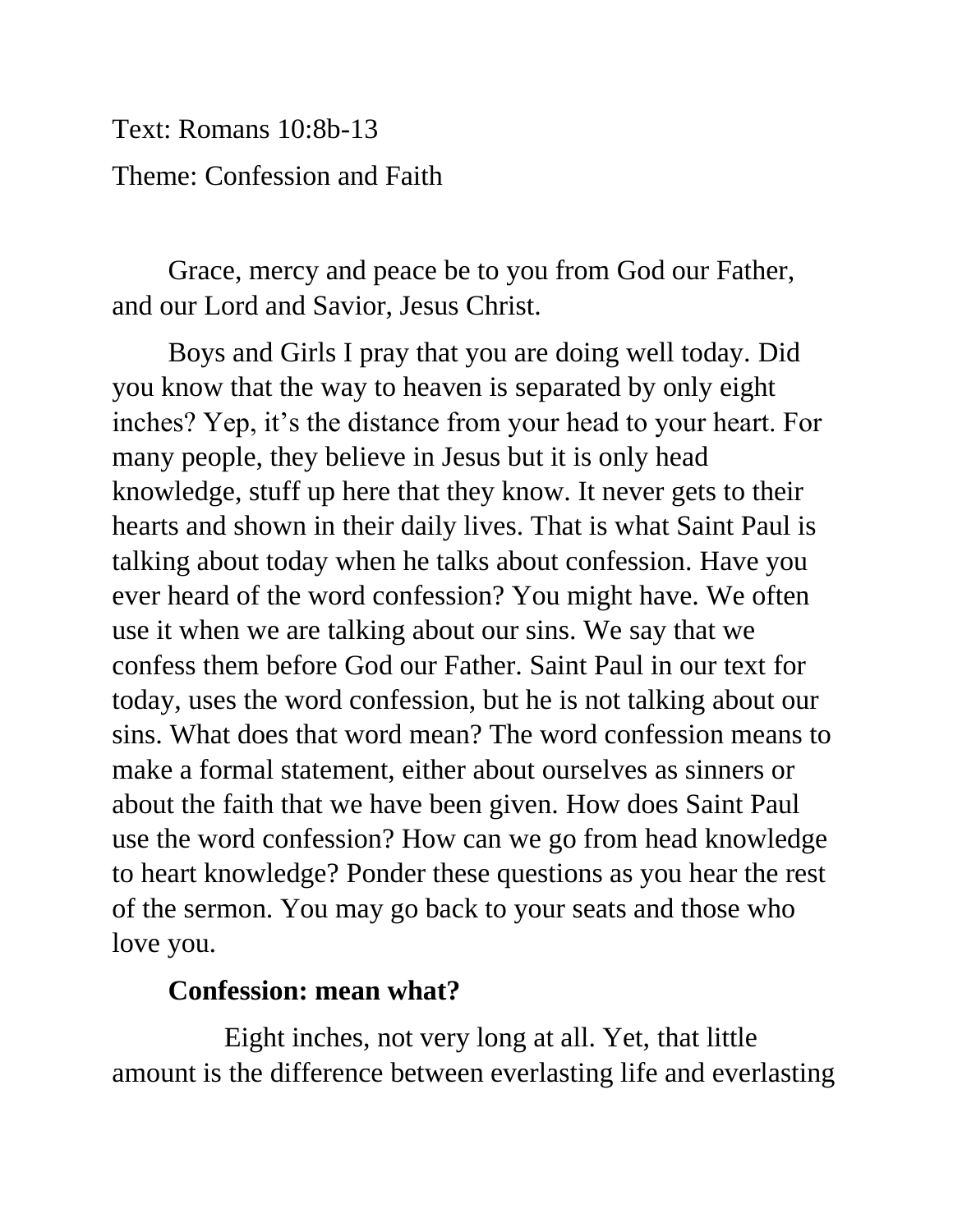death. Do we confess only with our heads or with our hearts as well? When Saint Paul uses the word confession, he is talking about the very essence of our faith. Our Doctrine, those things that we believe, teach, and confess. Confession and faith are very closely united. Those things that we believe in our hearts, we confess. Saint Paul says, "You confess with your mouth, and believe with your heart." Those things that we believe in our hearts are shown in our lives through our thoughts, words, deeds, and actions.

Well, what kind of things do you show? Many people in our world today show who really is their Lord. Their Lord and God is their own desires and wants. They rush after the things of the world and confess that Jesus is not Lord of their lives. Rather, the world is their Lord. They look for worldly and earthly things. They are ruled by the money in their bank account, what this or that famous person says reigns over their lives. They desire power and authority, the ability to make decisions for themselves and have whatever they want. They want that new car, they get it, even if they have a perfectly good one already. Their lords are their own sinful desire.

How many times do we do likewise? We cannot say 'Good riddance. I am glad that is not me.' Many times, that is us as well. Or are all of you perfect and I just don't know it? I doubt it. We all fall into this same terrible temptation of idolatry. We all fall into sin and the devils lies, and all the glittering things of this world. Rather than confessing Jesus is Lord, too often we confess that we are our own lords in following our sinful desires. We know well the temptations of our flesh, the world around us,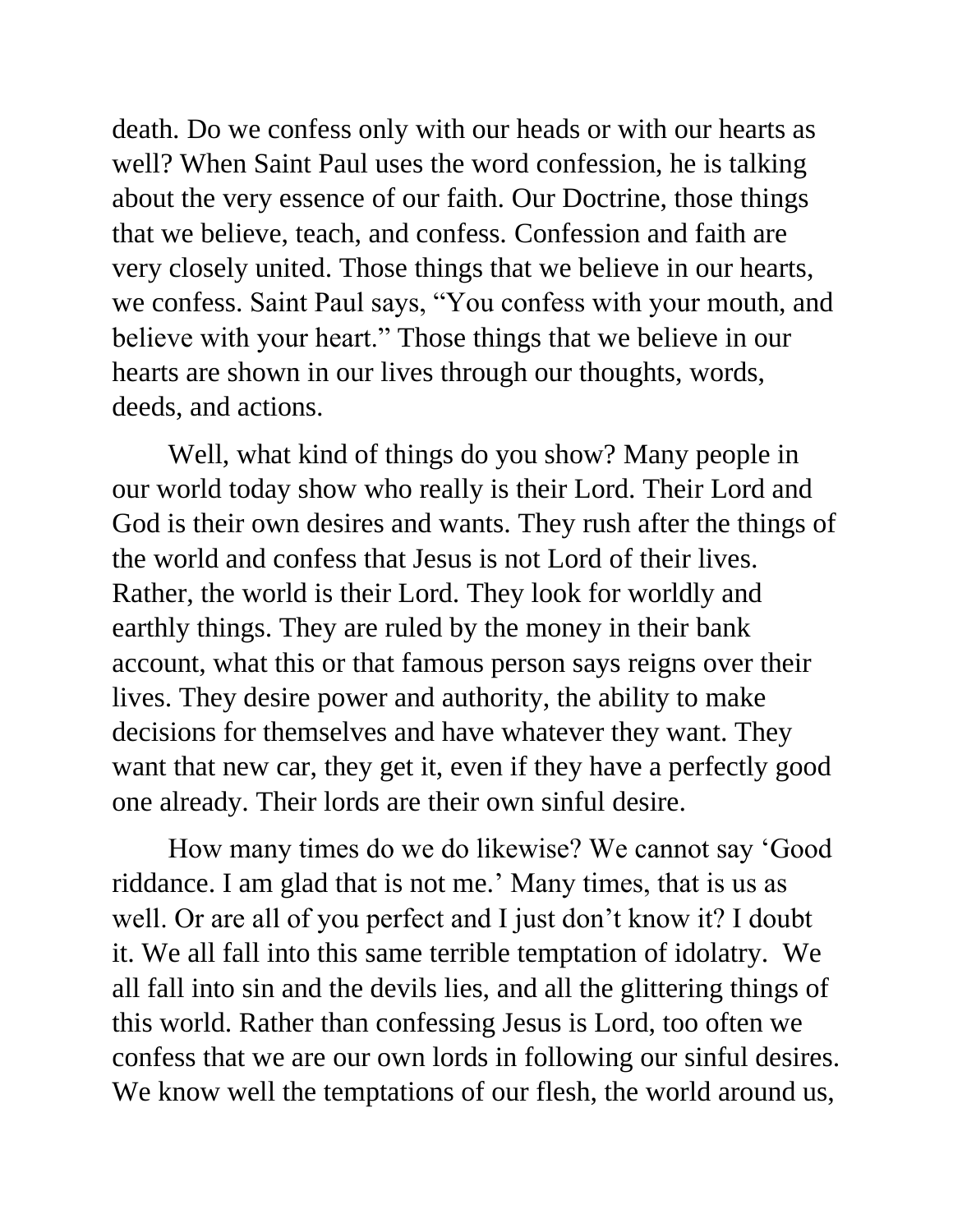and the attacks of the devil to give into worldly pleasures and temptations.

Knowing all that is arrayed against us, we do confess. We gather here in worship, joining in the confession our sins. We confess to our Lord the facts. That yes, we are sinful and unclean in thought, word and deed. That we have not loved our Lord with our whole heart. That we have not loved those around us as we should. The fact that no matter how hard we try, we cannot save ourselves. We cannot stop ourselves from sinning but under our own power, we will give in time and time again. We make a formal statement about all of our wrongdoings, pleading for mercy from our God and Father.

In His mercy, our Father hears our confession and does have mercy and grace upon us. How? He sent His only Son, Jesus Christ. In His perfect life, Jesus carried all of our sins with Him as He goes to Jerusalem. There, He suffers, bleeds, and dies, paying in full the debt of sin that we owe to God. Rising again from the dead, He gives us life everlasting. Ascending to the right hand of the Father, Jesus sends us the promised Helper, the Holy Spirit.

Through the Holy Spirit, He creates in us a new life. He empowers us to resist our sinful nature, to fight against the devil, the world, and our sinful flesh. By the Holy Spirit working in us, we can say that the world is not the Lord but that Jesus is Lord. By this confession, we are confessing that everything Jesus did upon this earth, His miracles, suffering, passion, and death, and everything He will do when He comes again in glory, He does for me on my behalf.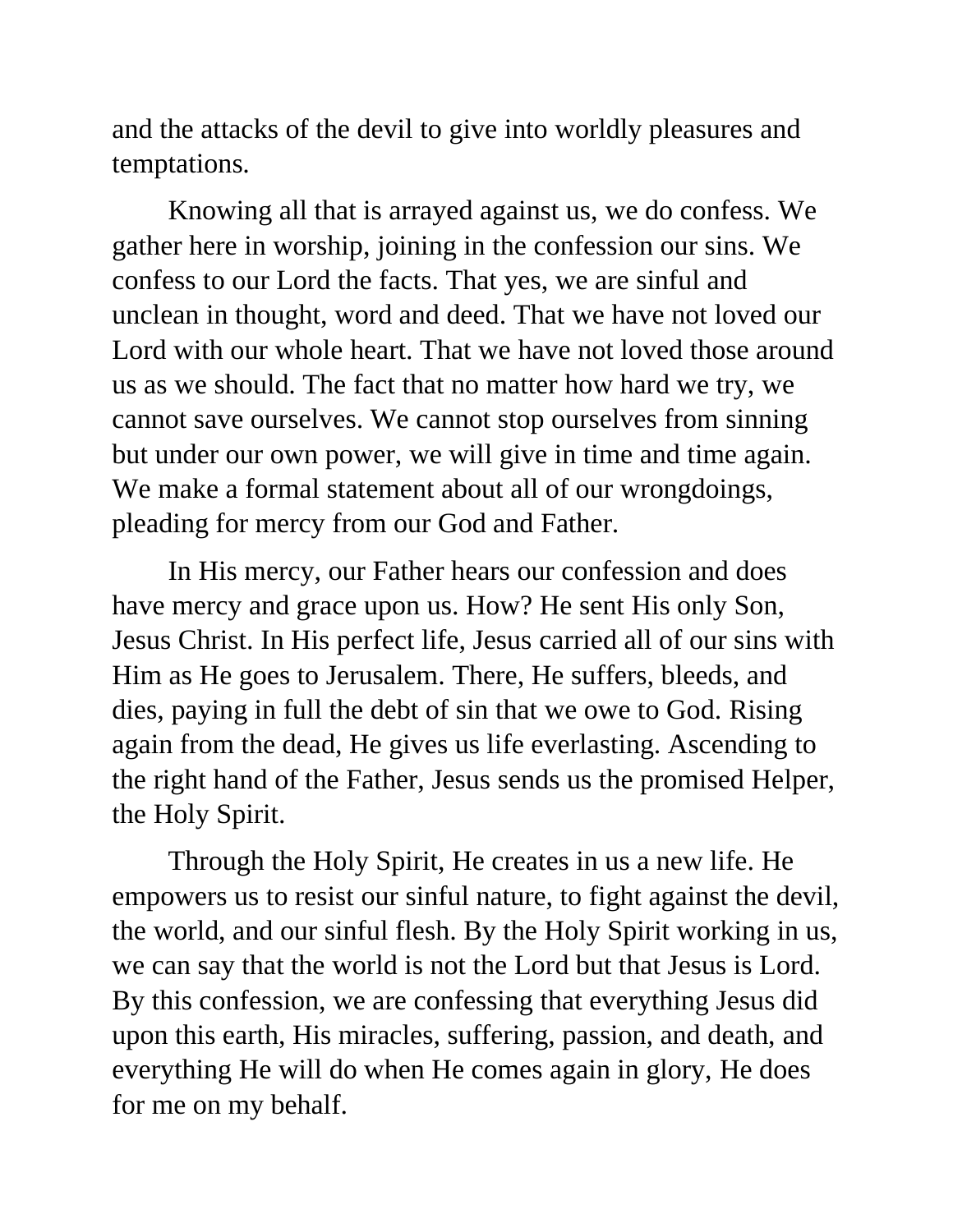## **Shown in daily life**

So what Pastor, is not all of this just head knowledge? No, rather this confession is heart knowledge as well. This knowledge shows itself in our thoughts, words, deeds, and actions. Whenever we give to the panhandler sitting on the side of the road. When we greet people with a smile, ask how their day is going, and mean it. Whenever we do not give in to the temptations of the world to sin., when we say 'No sin. I am not going to give into you today.' When we do not seek after the brightest possession for worldly gain, looking towards heavenly gain instead. When we do these things and many more, we are making a confession with heart and head that Jesus is Lord. This confession is hard to make. I know it is hard to do, even our own flesh is against us. Yet, when we do so, we are confessing that Jesus Christ is Lord. By this confession, we are saved.

Confession saves us not because it is a work we do. Confession saves us because it is connected to faith in the work Christ that saved us. It is like the child whose parent tells him they will punish him if he does not clean his room. The child does the work and when dad asks, "Did you clean your room?" the child says, "Yes." The child's confession saves him from punishment because it is tied to the work he completed. God says he will punish us if we do not keep the law. When he asks us if we have kept it, we say "Yes, Jesus Christ did the work for us we cannot do." Our confession of faith saves us because it clings to Christ's obedience and punishment for us upon the cross.